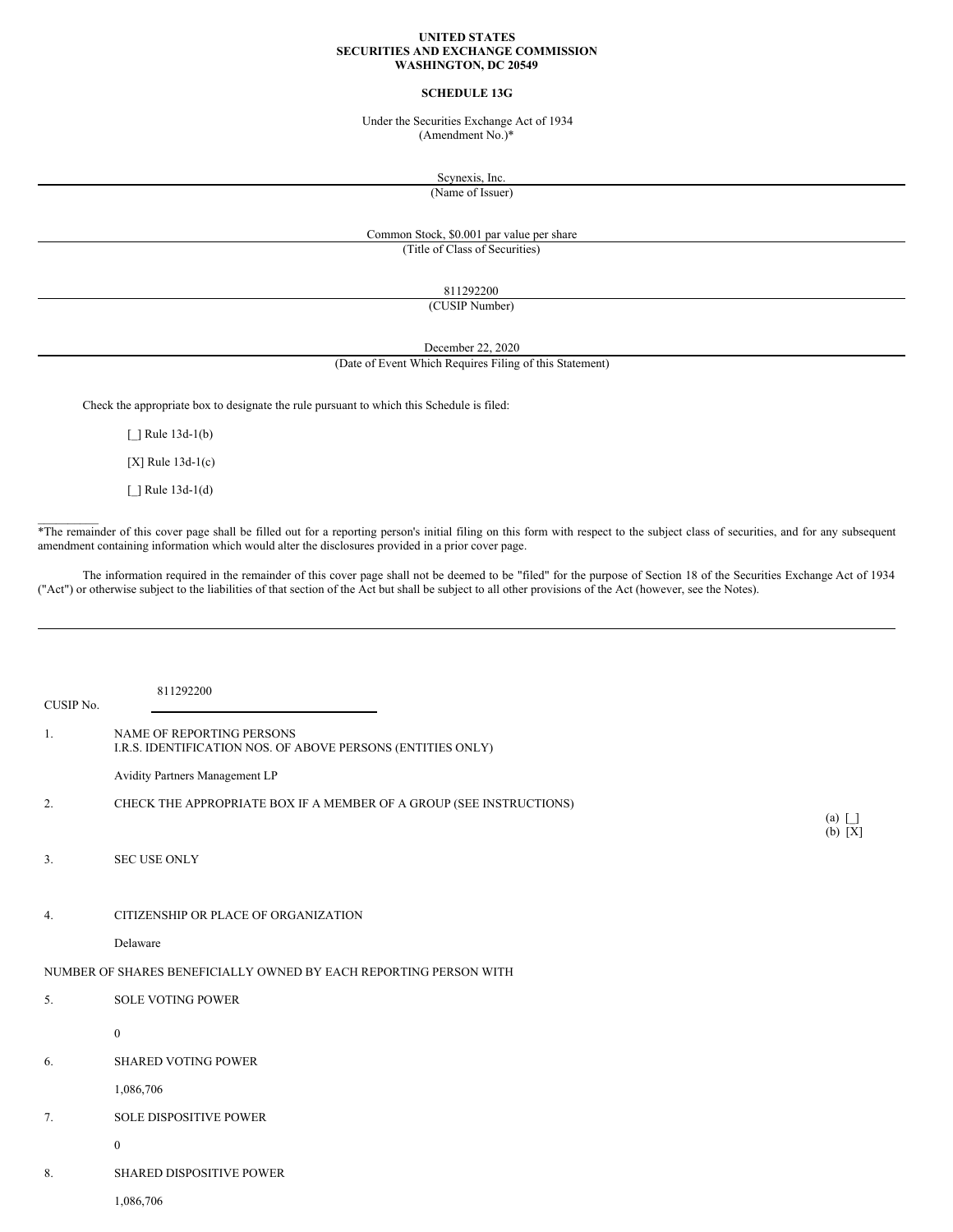| 9.  | AGGREGATE AMOUNT BENEFICIALLY OWNED BY EACH REPORTING PERSON                            |  |
|-----|-----------------------------------------------------------------------------------------|--|
|     | 1,086,706                                                                               |  |
| 10. | CHECK BOX IF THE AGGREGATE AMOUNT IN ROW (9) EXCLUDES CERTAIN SHARES (SEE INSTRUCTIONS) |  |
| 11. | PERCENT OF CLASS REPRESENTED BY AMOUNT IN ROW (9)                                       |  |
|     | $9.9\%$ <sup>[1]</sup>                                                                  |  |
| 12. | TYPE OF REPORTING PERSON (SEE INSTRUCTIONS)                                             |  |
|     | IA, PN                                                                                  |  |
|     |                                                                                         |  |

[1] The percentage of ownership based on 10,940,119 shares of Common Stock of the Company outstanding as of November 1, 2020, as reported on the Issuer's Form 10-Q filed on November 6, 2020.

| CUSIP No. | 811292200                                                                                |                                   |
|-----------|------------------------------------------------------------------------------------------|-----------------------------------|
| 1.        | NAME OF REPORTING PERSONS<br>I.R.S. IDENTIFICATION NOS. OF ABOVE PERSONS (ENTITIES ONLY) |                                   |
|           | Avidity Partners Management (GP) LLC                                                     |                                   |
| 2.        | CHECK THE APPROPRIATE BOX IF A MEMBER OF A GROUP (SEE INSTRUCTIONS)                      | (a) $\Box$<br>(b) [X]             |
| 3.        | <b>SEC USE ONLY</b>                                                                      |                                   |
| 4.        | CITIZENSHIP OR PLACE OF ORGANIZATION                                                     |                                   |
|           | Delaware                                                                                 |                                   |
|           | NUMBER OF SHARES BENEFICIALLY OWNED BY EACH REPORTING PERSON WITH                        |                                   |
| 5.        | <b>SOLE VOTING POWER</b>                                                                 |                                   |
|           | $\mathbf{0}$                                                                             |                                   |
| 6.        | <b>SHARED VOTING POWER</b>                                                               |                                   |
|           | 1,086,706                                                                                |                                   |
| 7.        | <b>SOLE DISPOSITIVE POWER</b>                                                            |                                   |
|           | $\mathbf{0}$                                                                             |                                   |
| 8.        | SHARED DISPOSITIVE POWER                                                                 |                                   |
|           | 1,086,706                                                                                |                                   |
| 9.        | AGGREGATE AMOUNT BENEFICIALLY OWNED BY EACH REPORTING PERSON                             |                                   |
|           | 1,086,706                                                                                |                                   |
| 10.       | CHECK BOX IF THE AGGREGATE AMOUNT IN ROW (9) EXCLUDES CERTAIN SHARES (SEE INSTRUCTIONS)  | $\begin{bmatrix} 1 \end{bmatrix}$ |
|           |                                                                                          |                                   |
| 11.       | PERCENT OF CLASS REPRESENTED BY AMOUNT IN ROW (9)                                        |                                   |
|           | $9.9\%$ <sup>[2]</sup>                                                                   |                                   |
| 12.       | TYPE OF REPORTING PERSON (SEE INSTRUCTIONS)                                              |                                   |
|           | OO                                                                                       |                                   |
|           |                                                                                          |                                   |

 $[2]$  The percentage of ownership based on 10,940,119 shares of Common Stock of the Company outstanding as of November 1, 2020, as reported on the Issuer's Form 10-Q filed on November 6, 2020.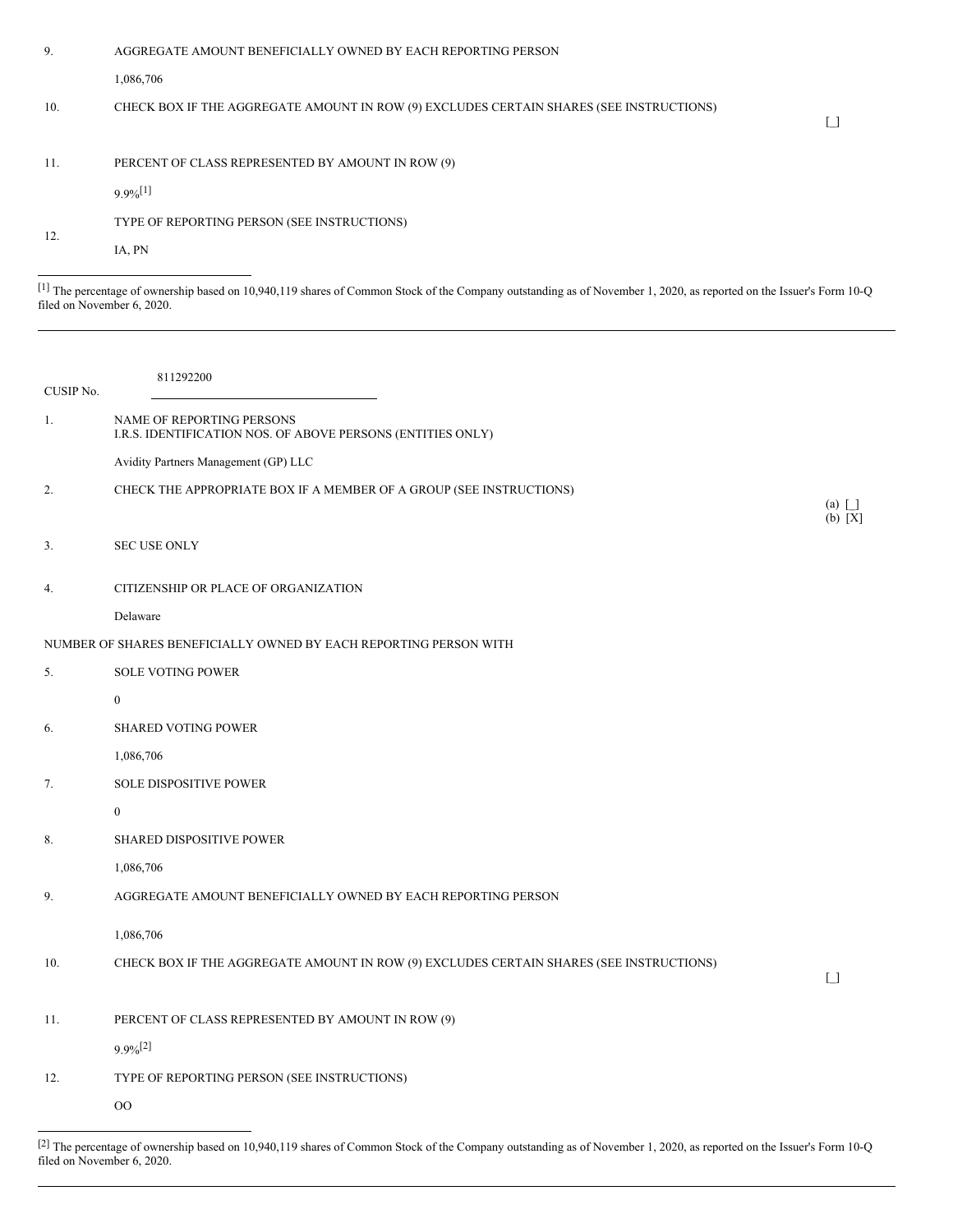| CUSIP No.                  | 811292200                                                                                                                                                           |                                        |
|----------------------------|---------------------------------------------------------------------------------------------------------------------------------------------------------------------|----------------------------------------|
| 1.                         | NAME OF REPORTING PERSONS<br>I.R.S. IDENTIFICATION NOS. OF ABOVE PERSONS (ENTITIES ONLY)                                                                            |                                        |
|                            | Avidity Capital Partners Fund (GP) LP                                                                                                                               |                                        |
| 2.                         | CHECK THE APPROPRIATE BOX IF A MEMBER OF A GROUP (SEE INSTRUCTIONS)                                                                                                 |                                        |
|                            |                                                                                                                                                                     | (a) $\Box$<br>(b) [X]                  |
| 3.                         | <b>SEC USE ONLY</b>                                                                                                                                                 |                                        |
| 4.                         | CITIZENSHIP OR PLACE OF ORGANIZATION                                                                                                                                |                                        |
|                            | Delaware                                                                                                                                                            |                                        |
|                            | NUMBER OF SHARES BENEFICIALLY OWNED BY EACH REPORTING PERSON WITH                                                                                                   |                                        |
| 5.                         | <b>SOLE VOTING POWER</b>                                                                                                                                            |                                        |
|                            | $\boldsymbol{0}$                                                                                                                                                    |                                        |
| 6.                         | <b>SHARED VOTING POWER</b>                                                                                                                                          |                                        |
|                            | 1,086,706                                                                                                                                                           |                                        |
| 7.                         | <b>SOLE DISPOSITIVE POWER</b>                                                                                                                                       |                                        |
|                            | $\boldsymbol{0}$                                                                                                                                                    |                                        |
| 8.                         | <b>SHARED DISPOSITIVE POWER</b>                                                                                                                                     |                                        |
|                            | 1,086,706                                                                                                                                                           |                                        |
| 9.                         | AGGREGATE AMOUNT BENEFICIALLY OWNED BY EACH REPORTING PERSON                                                                                                        |                                        |
|                            | 1,086,706                                                                                                                                                           |                                        |
| 10.                        | CHECK BOX IF THE AGGREGATE AMOUNT IN ROW (9) EXCLUDES CERTAIN SHARES (SEE INSTRUCTIONS)                                                                             | $\begin{array}{c} \square \end{array}$ |
| 11.                        |                                                                                                                                                                     |                                        |
|                            | PERCENT OF CLASS REPRESENTED BY AMOUNT IN ROW (9)                                                                                                                   |                                        |
|                            | $9.9\%$ <sup>[3]</sup>                                                                                                                                              |                                        |
| 12.                        | TYPE OF REPORTING PERSON (SEE INSTRUCTIONS)                                                                                                                         |                                        |
|                            | OO, PN                                                                                                                                                              |                                        |
| filed on November 6, 2020. | [3] The percentage of ownership based on 10,940,119 shares of Common Stock of the Company outstanding as of November 1, 2020, as reported on the Issuer's Form 10-Q |                                        |

| CUSIP No.                                                         | 811292200                                                                                |                           |  |
|-------------------------------------------------------------------|------------------------------------------------------------------------------------------|---------------------------|--|
| 1.                                                                | NAME OF REPORTING PERSONS<br>I.R.S. IDENTIFICATION NOS. OF ABOVE PERSONS (ENTITIES ONLY) |                           |  |
|                                                                   | Avidity Capital Partners (GP) LLC                                                        |                           |  |
| 2.                                                                | CHECK THE APPROPRIATE BOX IF A MEMBER OF A GROUP (SEE INSTRUCTIONS)                      |                           |  |
|                                                                   |                                                                                          | $(a)$ $\Box$<br>$(b) [X]$ |  |
| 3.                                                                | <b>SEC USE ONLY</b>                                                                      |                           |  |
|                                                                   |                                                                                          |                           |  |
| 4.                                                                | CITIZENSHIP OR PLACE OF ORGANIZATION                                                     |                           |  |
|                                                                   | Delaware                                                                                 |                           |  |
| NUMBER OF SHARES BENEFICIALLY OWNED BY EACH REPORTING PERSON WITH |                                                                                          |                           |  |
|                                                                   |                                                                                          |                           |  |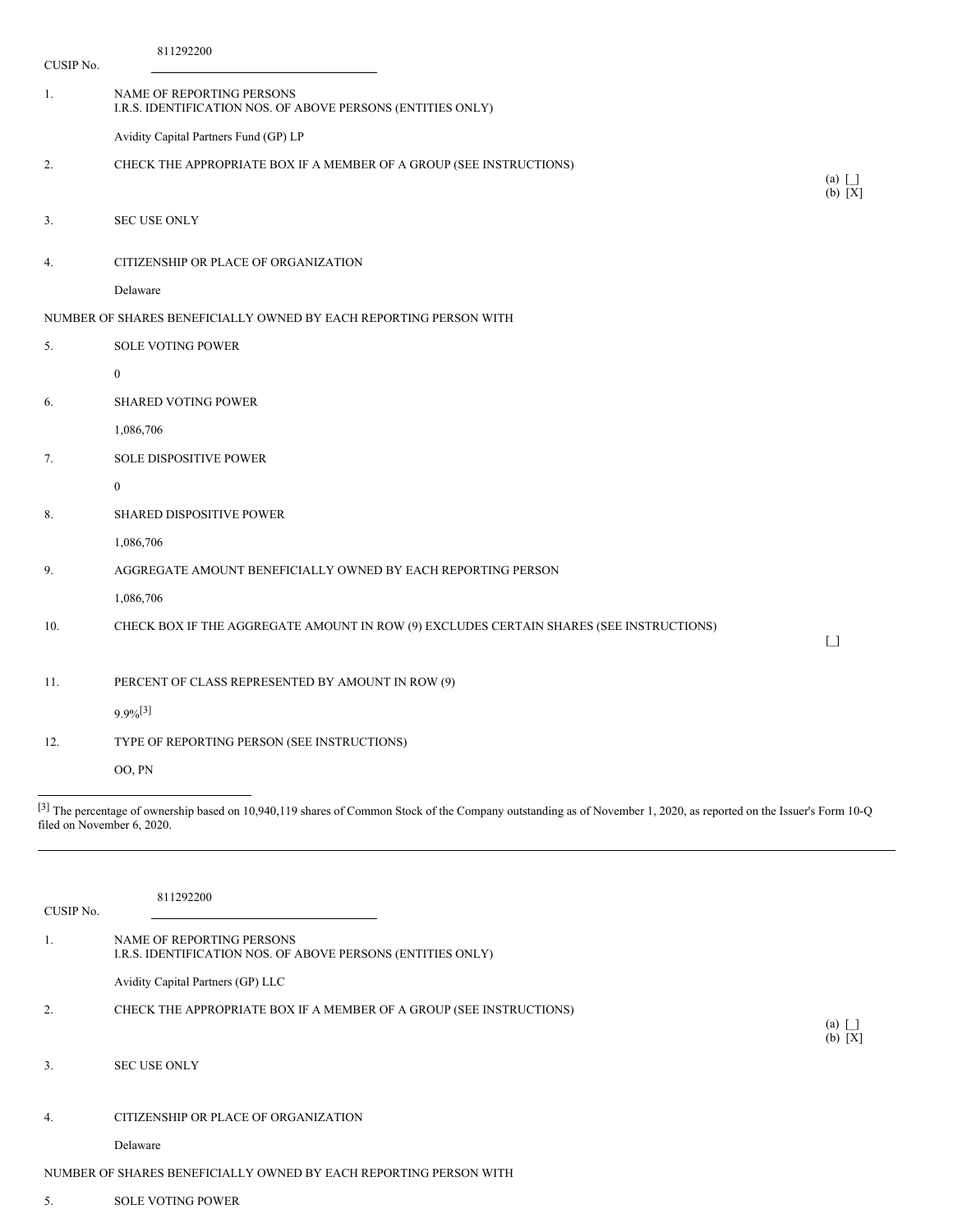|     | $\boldsymbol{0}$                                                                        |                   |
|-----|-----------------------------------------------------------------------------------------|-------------------|
| 6.  | <b>SHARED VOTING POWER</b>                                                              |                   |
|     | 1,086,706                                                                               |                   |
| 7.  | <b>SOLE DISPOSITIVE POWER</b>                                                           |                   |
|     | $\mathbf{0}$                                                                            |                   |
| 8.  | <b>SHARED DISPOSITIVE POWER</b>                                                         |                   |
|     | 1,086,706                                                                               |                   |
| 9.  | AGGREGATE AMOUNT BENEFICIALLY OWNED BY EACH REPORTING PERSON                            |                   |
|     | 1,086,706                                                                               |                   |
| 10. | CHECK BOX IF THE AGGREGATE AMOUNT IN ROW (9) EXCLUDES CERTAIN SHARES (SEE INSTRUCTIONS) | $\lceil$ $\rceil$ |
|     |                                                                                         |                   |
| 11. | PERCENT OF CLASS REPRESENTED BY AMOUNT IN ROW (9)                                       |                   |
|     | $9.9\%$ <sup>[4]</sup>                                                                  |                   |
| 12. | TYPE OF REPORTING PERSON (SEE INSTRUCTIONS)                                             |                   |
|     | 00                                                                                      |                   |

<sup>[4]</sup> The percentage of ownership based on 10,940,119 shares of Common Stock of the Company outstanding as of November 1, 2020, as reported on the Issuer's Form 10-Q filed on November 6, 2020.

| CUSIP No. | 811292200                                                                                |                                      |
|-----------|------------------------------------------------------------------------------------------|--------------------------------------|
| 1.        | NAME OF REPORTING PERSONS<br>I.R.S. IDENTIFICATION NOS. OF ABOVE PERSONS (ENTITIES ONLY) |                                      |
|           | Avidity Master Fund LP                                                                   |                                      |
| 2.        | CHECK THE APPROPRIATE BOX IF A MEMBER OF A GROUP (SEE INSTRUCTIONS)                      | (a) $\boxed{\phantom{1}}$<br>(b) [X] |
| 3.        | <b>SEC USE ONLY</b>                                                                      |                                      |
| 4.        | CITIZENSHIP OR PLACE OF ORGANIZATION                                                     |                                      |
|           | Cayman Islands                                                                           |                                      |
|           | NUMBER OF SHARES BENEFICIALLY OWNED BY EACH REPORTING PERSON WITH                        |                                      |
| 5.        | <b>SOLE VOTING POWER</b>                                                                 |                                      |
|           | $\mathbf{0}$                                                                             |                                      |
| 6.        | <b>SHARED VOTING POWER</b>                                                               |                                      |
|           | 1,097,254                                                                                |                                      |
| 7.        | SOLE DISPOSITIVE POWER                                                                   |                                      |
|           | $\boldsymbol{0}$                                                                         |                                      |
| 8.        | SHARED DISPOSITIVE POWER                                                                 |                                      |
|           | 1,097,254                                                                                |                                      |
| 9.        | AGGREGATE AMOUNT BENEFICIALLY OWNED BY EACH REPORTING PERSON                             |                                      |
|           | 1,097,254                                                                                |                                      |
| 10.       | CHECK BOX IF THE AGGREGATE AMOUNT IN ROW (9) EXCLUDES CERTAIN SHARES (SEE INSTRUCTIONS)  | $\lceil$ $\rceil$                    |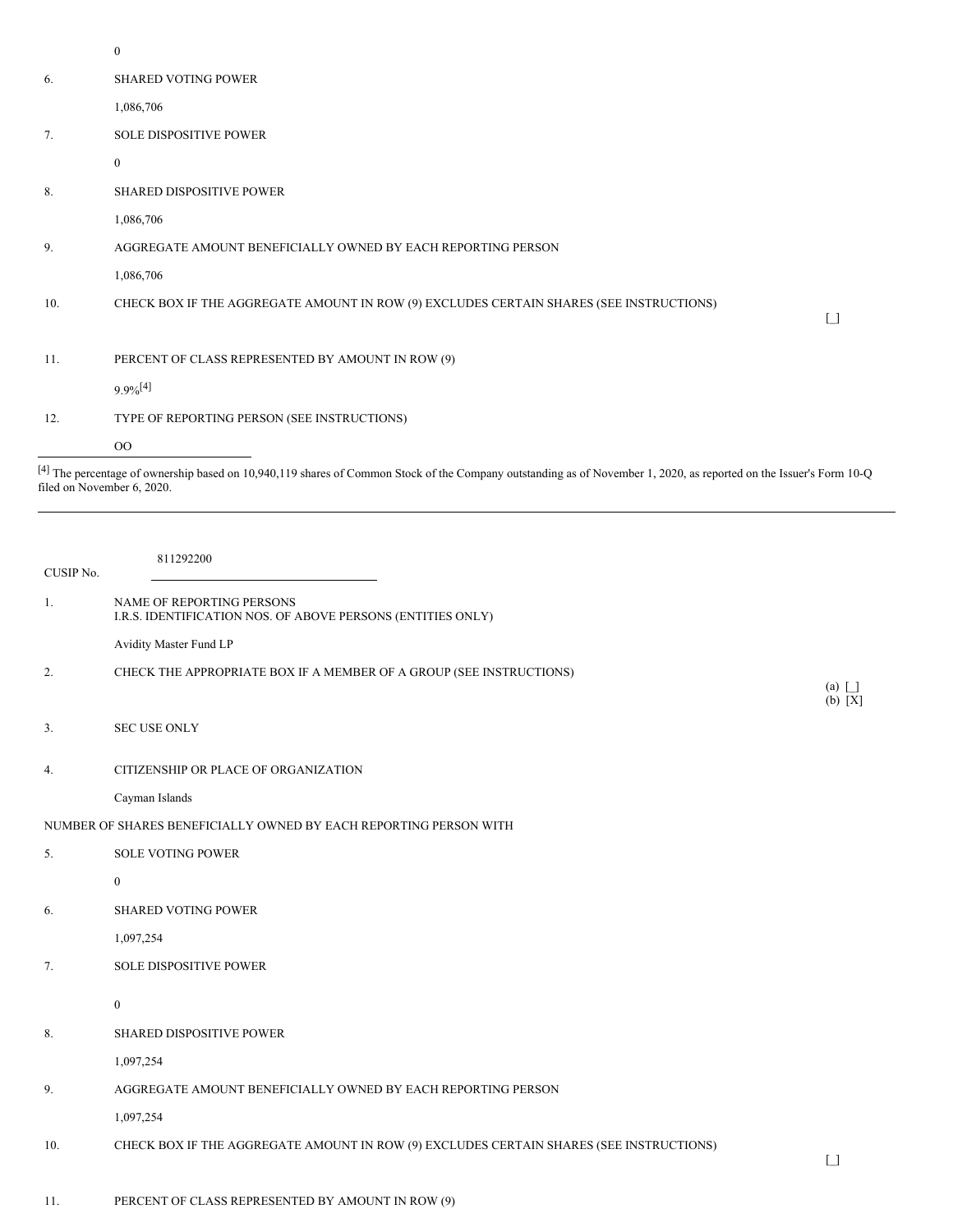# 9.9%[5]

## 12. TYPE OF REPORTING PERSON (SEE INSTRUCTIONS)

OO, PN

<sup>[5]</sup> The percentage of ownership based on 10,940,119 shares of Common Stock of the Company outstanding as of November 1, 2020, as reported on the Issuer's Form 10-Q filed on November 6, 2020.

| NAME OF REPORTING PERSONS<br>1.<br>I.R.S. IDENTIFICATION NOS. OF ABOVE PERSONS (ENTITIES ONLY) |                         |
|------------------------------------------------------------------------------------------------|-------------------------|
| David Witzke                                                                                   |                         |
| CHECK THE APPROPRIATE BOX IF A MEMBER OF A GROUP (SEE INSTRUCTIONS)<br>2.                      | $(a)$ $\Box$<br>(b) [X] |
| <b>SEC USE ONLY</b><br>3.                                                                      |                         |
| CITIZENSHIP OR PLACE OF ORGANIZATION<br>4.                                                     |                         |
| United States of America                                                                       |                         |
| NUMBER OF SHARES BENEFICIALLY OWNED BY EACH REPORTING PERSON WITH                              |                         |
| <b>SOLE VOTING POWER</b><br>5.                                                                 |                         |
| $\boldsymbol{0}$                                                                               |                         |
| <b>SHARED VOTING POWER</b><br>6.                                                               |                         |
| 1,086,706                                                                                      |                         |
| 7.<br><b>SOLE DISPOSITIVE POWER</b>                                                            |                         |
| $\bf{0}$                                                                                       |                         |
| <b>SHARED DISPOSITIVE POWER</b><br>8.                                                          |                         |
| 1,086,706                                                                                      |                         |
| AGGREGATE AMOUNT BENEFICIALLY OWNED BY EACH REPORTING PERSON<br>9.                             |                         |
| 1,086,706                                                                                      |                         |
| CHECK BOX IF THE AGGREGATE AMOUNT IN ROW (9) EXCLUDES CERTAIN SHARES (SEE INSTRUCTIONS)<br>10. | $\lceil \rceil$         |
| PERCENT OF CLASS REPRESENTED BY AMOUNT IN ROW (9)<br>11.                                       |                         |
| $9.9\%$ <sup>[6]</sup>                                                                         |                         |
| TYPE OF REPORTING PERSON (SEE INSTRUCTIONS)<br>12.<br>$\mathbb{N}$                             |                         |

[6] The percentage of ownership based on 10,940,119 shares of Common Stock of the Company outstanding as of November 1, 2020, as reported on the Issuer's Form 10-Q filed on November 6, 2020.

CUSIP No

811292200

1. NAME OF REPORTING PERSONS I.R.S. IDENTIFICATION NOS. OF ABOVE PERSONS (ENTITIES ONLY)

Michael Gregory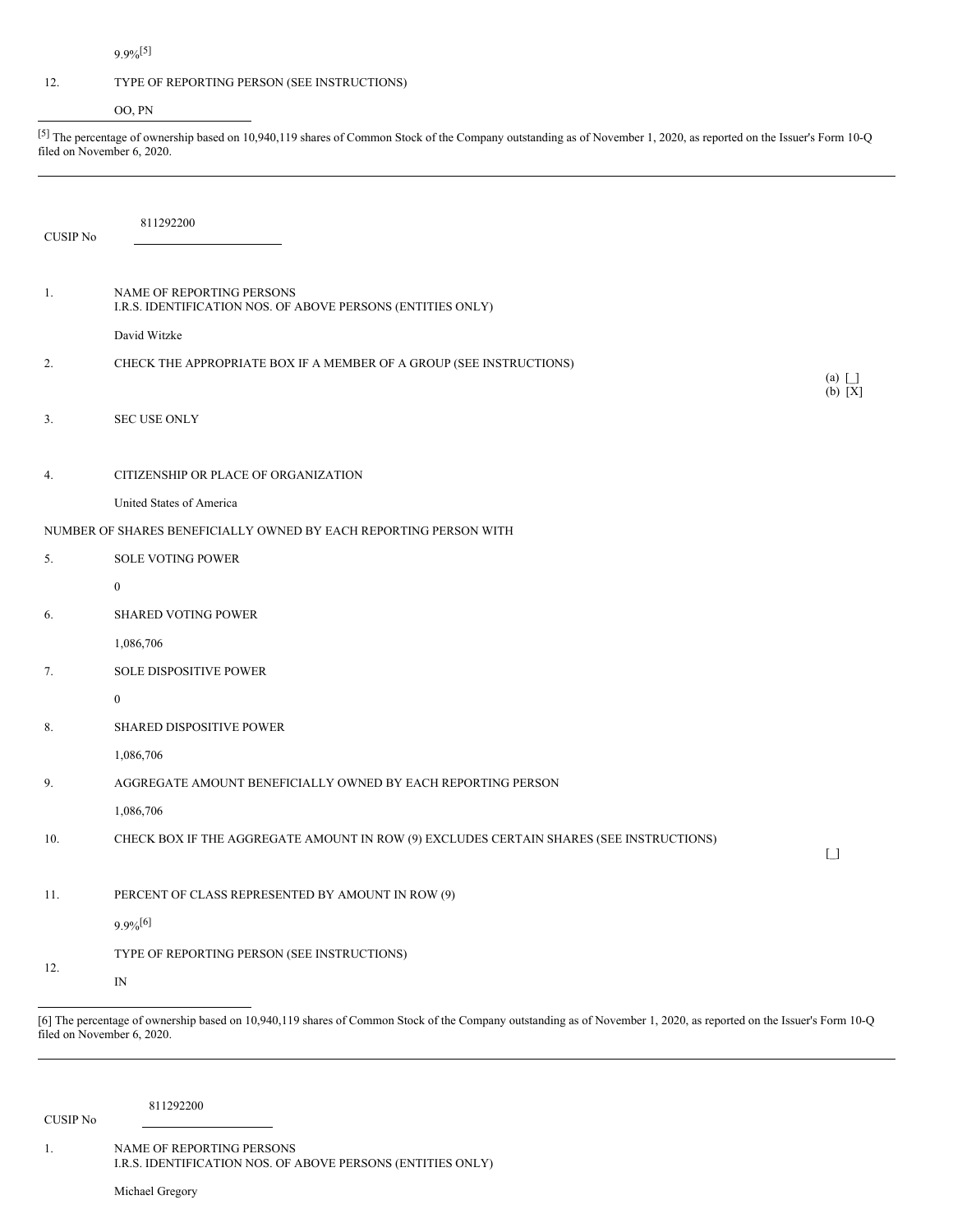| 2.  | CHECK THE APPROPRIATE BOX IF A MEMBER OF A GROUP (SEE INSTRUCTIONS)                     | $(a)$ $\Box$<br>(b) [X] |
|-----|-----------------------------------------------------------------------------------------|-------------------------|
| 3.  | <b>SEC USE ONLY</b>                                                                     |                         |
| 4.  | CITIZENSHIP OR PLACE OF ORGANIZATION                                                    |                         |
|     | United States of America                                                                |                         |
|     | NUMBER OF SHARES BENEFICIALLY OWNED BY EACH REPORTING PERSON WITH                       |                         |
| 5.  | <b>SOLE VOTING POWER</b>                                                                |                         |
|     | $\mathbf{0}$                                                                            |                         |
| 6.  | <b>SHARED VOTING POWER</b>                                                              |                         |
|     | 1,086,706                                                                               |                         |
| 7.  | SOLE DISPOSITIVE POWER                                                                  |                         |
|     | $\mathbf{0}$                                                                            |                         |
| 8.  | SHARED DISPOSITIVE POWER                                                                |                         |
|     | 1,086,706                                                                               |                         |
| 9.  | AGGREGATE AMOUNT BENEFICIALLY OWNED BY EACH REPORTING PERSON                            |                         |
|     | 1,086,706                                                                               |                         |
| 10. | CHECK BOX IF THE AGGREGATE AMOUNT IN ROW (9) EXCLUDES CERTAIN SHARES (SEE INSTRUCTIONS) |                         |
|     |                                                                                         | $\lceil$ $\rceil$       |
| 11. | PERCENT OF CLASS REPRESENTED BY AMOUNT IN ROW (9)                                       |                         |
|     | $9.9\%$ <sup>[7]</sup>                                                                  |                         |
|     | TYPE OF REPORTING PERSON (SEE INSTRUCTIONS)                                             |                         |
| 12. | $_{\rm IN}$                                                                             |                         |

 $^{[7]}$  The percentage of ownership based on 10,940,119 shares of Common Stock of the Company outstanding as of November 1, 2020, as reported on the Issuer's Form 10-Q filed on November 6, 2020.

| Item 1. | (a). | Name of Issuer:                                                                                                                                                                                                   |
|---------|------|-------------------------------------------------------------------------------------------------------------------------------------------------------------------------------------------------------------------|
|         |      | Scynexis, Inc.                                                                                                                                                                                                    |
|         | (b). | Address of issuer's principal executive offices:                                                                                                                                                                  |
|         |      | 1 Evertrust Plaza, 13 <sup>th</sup> Floor<br>Jersey City, New Jersey 07302<br>United States of America                                                                                                            |
| Item 2. | (a). | Name of person filing:                                                                                                                                                                                            |
|         |      | Avidity Partners Management LP<br>Avidity Partners Management (GP) LLC<br>Avidity Capital Partners Fund (GP) LP<br>Avidity Capital Partners (GP) LLC<br>Avidity Master Fund LP<br>David Witzke<br>Michael Gregory |

(b). Address or principal business office or, if none, residence: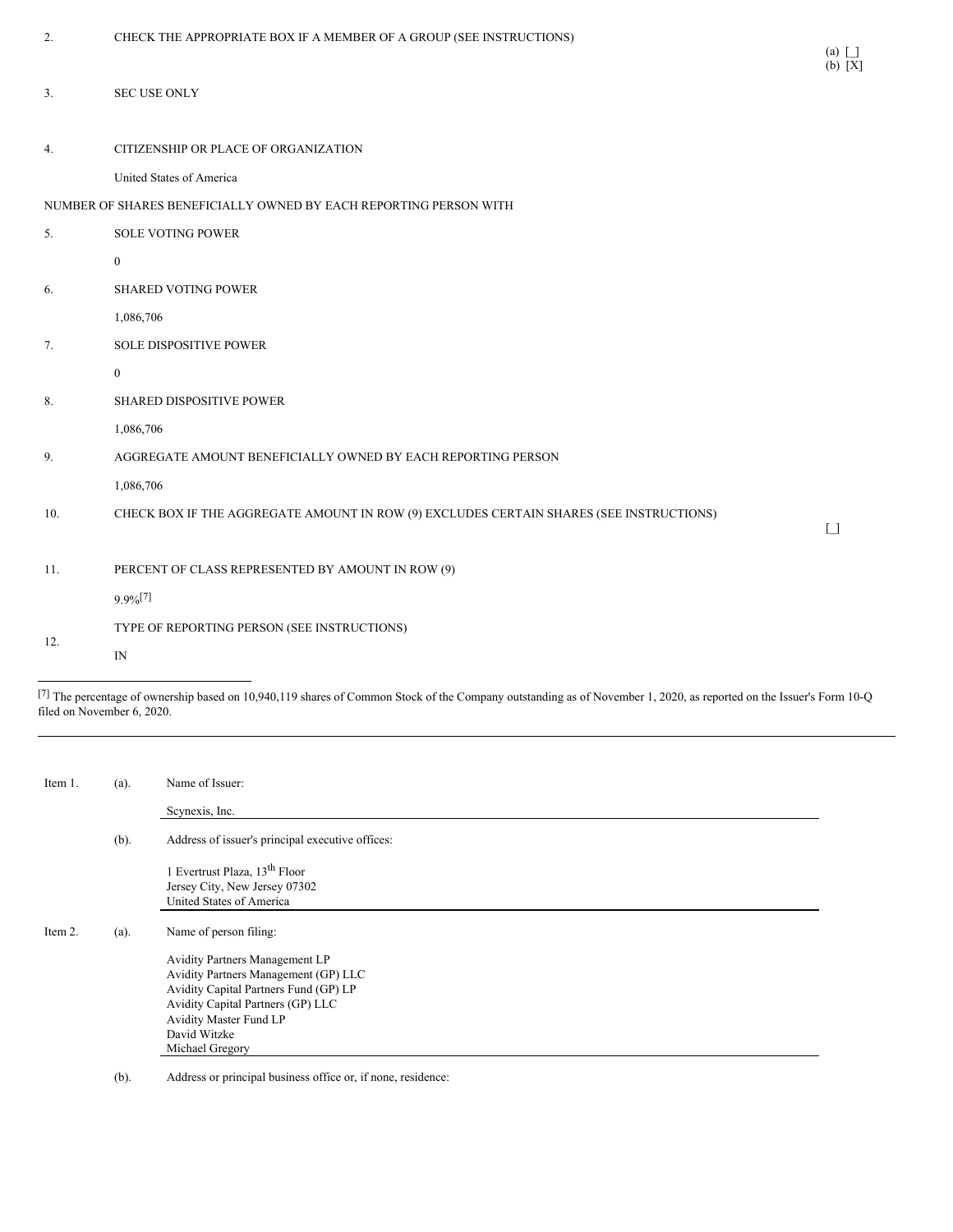Avidity Partners Management LP 2828 N Harwood Street, Suite 1220 Dallas, Texas 75201 United States of America

Avidity Partners Management (GP) LLC 2828 N Harwood Street, Suite 1220 Dallas, Texas 75201 United States of America

Avidity Capital Partners Fund (GP) LP 2828 N Harwood Street, Suite 1220 Dallas, Texas 75201 United States of America

Avidity Capital Partners (GP) LLC 2828 N Harwood Street, Suite 1220 Dallas, Texas 75201 United States of America

Avidity Master Fund LP 2828 N Harwood Street, Suite 1220 Dallas, Texas 75201 United States of America

David Witzke c/o Avidity Partners Management LP 2828 N Harwood Street, Suite 1220 Dallas, Texas 75201 United States of America

Michael Gregory c/o Avidity Partners Management LP 2828 N Harwood Street, Suite 1220 Dallas, Texas 75201 United States of America

(c). Citizenship:

Avidity Partners Management LP– Delaware Avidity Partners Management (GP) LLC – Delaware Avidity Capital Partners Fund (GP) LP – Delaware Avidity Capital Partners (GP) LLC – Delaware Avidity Master Fund LP – Cayman Islands David Witzke – United States of America Michael Gregory – United States of America

(d). Title of class of securities:

Common Stock, \$0.001 par value per share

(e). CUSIP No.:

#### 811292200

| Item 3. |     | If This Statement is filed pursuant to $\S$ , $\S$ , $240.13d-1(b)$ or $240.13d-2(b)$ , or (c), check whether the person filing is a |                                                                                                        |
|---------|-----|--------------------------------------------------------------------------------------------------------------------------------------|--------------------------------------------------------------------------------------------------------|
|         | (a) | IJ                                                                                                                                   | Broker or dealer registered under section 15 of the Act (15 U.S.C. 780).                               |
|         | (b) | Γl                                                                                                                                   | Bank as defined in section $3(a)(6)$ of the Act (15 U.S.C. 78c).                                       |
|         | (c) | $\Box$                                                                                                                               | Insurance company as defined in section $3(a)(19)$ of the Act (15 U.S.C. 78c).                         |
|         | (d) | $\Box$                                                                                                                               | Investment company registered under section 8 of the Investment Company Act of 1940 (15 U.S.C. 80a-8). |
|         | (e) | $\Box$                                                                                                                               | An investment adviser in accordance with $\S 240.13d-1(b)(1)(ii)(E)$ ;                                 |
|         | (f) | $\Box$                                                                                                                               | An employee benefit plan or endowment fund in accordance with $\S 240.13d-1(b)(1)(ii)(F)$ ;            |
|         | (g) | $\Box$                                                                                                                               | A parent holding company or control person in accordance with $\S 240.13d-1(b)(1)(ii)(G)$ ;            |
|         | (h) | $\lceil$ 1                                                                                                                           | A savings association as defined in Section 3(b) of the Federal Deposit Insurance Act (12 U.S.C.1813); |
|         |     |                                                                                                                                      |                                                                                                        |

(i)  $\Box$  A church plan that is excluded from the definition of an investment company under section 3(c)(14) of the Investment Company Act of 1940 (15 U.S.C. 80a-3);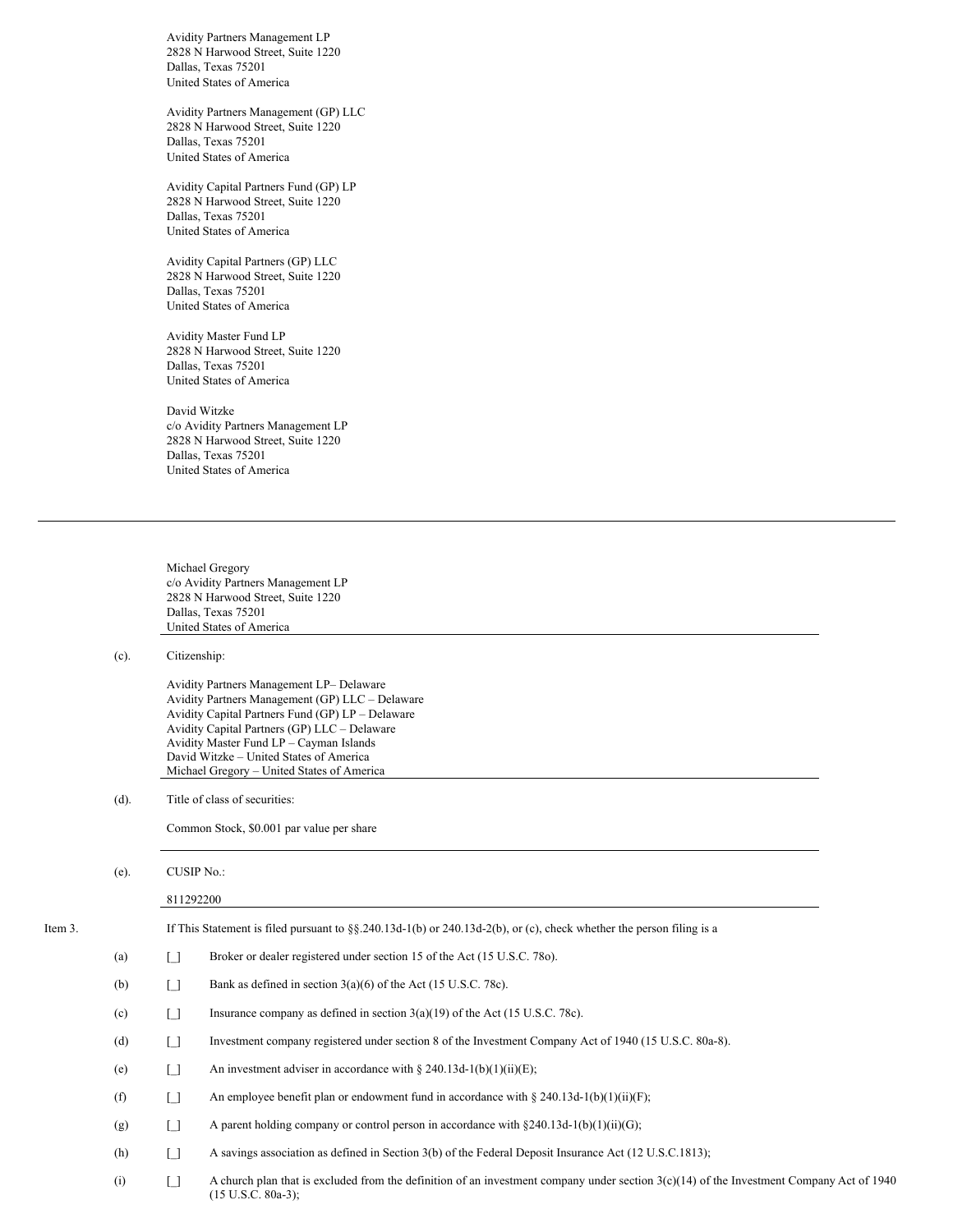(j)  $\Box$  A non-U.S. institution in accordance with §240.13d-1(b)(1)(ii)(J);

(k) [] Group, in accordance with §240.13d-1(b)(1)(ii)(K). If filing as a non-U.S. institution in accordance with §240.13d-1(b)(1)(ii)(J), please specify the type of institution:

#### Item 4. Ownership.

Provide the following information regarding the aggregate number and percentage of the class of securities of the issuer identified in Item 1.

(a) Amount beneficially owned: Avidity Partners Management LP: 1,086,706 Avidity Partners Management (GP) LLC: 1,086,706 Avidity Capital Partners Fund (GP) LP: 1,086,706 Avidity Capital Partners (GP) LLC: 1,086,706 Avidity Master Fund LP: 1,097,254 David Witzke: 1,086,706 Michael Gregory: 1,086,706 (b) Percent of class: Avidity Partners Management LP: 9.9% Avidity Partners Management (GP) LLC: 9.9% Avidity Capital Partners Fund (GP) LP: 9.9% Avidity Capital Partners (GP) LLC: 9.9%

(c) Number of shares as to which the person has:

Avidity Master Fund LP: 9.9% David Witzke: 9.9% Michael Gregory: 9.9%

| (i)   | Sole power to vote or to direct the vote              | Avidity Partners Management LP: 0<br>Avidity Partners Management (GP) LLC: 0<br>Avidity Capital Partners Fund (GP) LP: 0<br>Avidity Capital Partners (GP) LLC: 0<br>Avidity Master Fund LP: 0<br>David Witzke: 0<br>Michael Gregory: 0                                                         |
|-------|-------------------------------------------------------|------------------------------------------------------------------------------------------------------------------------------------------------------------------------------------------------------------------------------------------------------------------------------------------------|
| (ii)  | Shared power to vote or to direct the vote            | Avidity Partners Management LP: 1,086,706<br>Avidity Partners Management (GP) LLC: 1,086,706<br>Avidity Capital Partners Fund (GP) LP: 1,086,706<br>Avidity Capital Partners (GP) LLC: 1,086,706<br>Avidity Master Fund LP: 1,097,254<br>David Witzke: 1,086,706<br>Michael Gregory: 1,086,706 |
| (iii) | Sole power to dispose or to direct the disposition of | Avidity Partners Management LP: 0<br>Avidity Partners Management (GP) LLC: 0<br>$\cdot$<br>Avidity Capital Partners Fund (GP) LP: 0<br>Avidity Capital Partners (GP) LLC: 0<br>Avidity Master Fund LP: 0<br>David Witzke: 0<br>Michael Gregory: 0                                              |
|       |                                                       |                                                                                                                                                                                                                                                                                                |

(iv) Shared power to dispose or to direct the disposition of Avidity Partners Management LP: 1,086,706

Avidity Partners Management (GP) LLC: 1,086,706 Avidity Capital Partners Fund (GP) LP: 1,086,706 Avidity Capital Partners (GP) LLC: 1,086,706 Avidity Master Fund LP: 1,097,254 David Witzke: 1,086,706 Michael Gregory: 1,086,706

.

Item 5. Ownership of Five Percent or Less of a Class.

If this statement is being filed to report the fact that as of the date hereof the reporting person has ceased to be the beneficial owner of more than five percent of the class of securities, check the following [\_\_].

N/A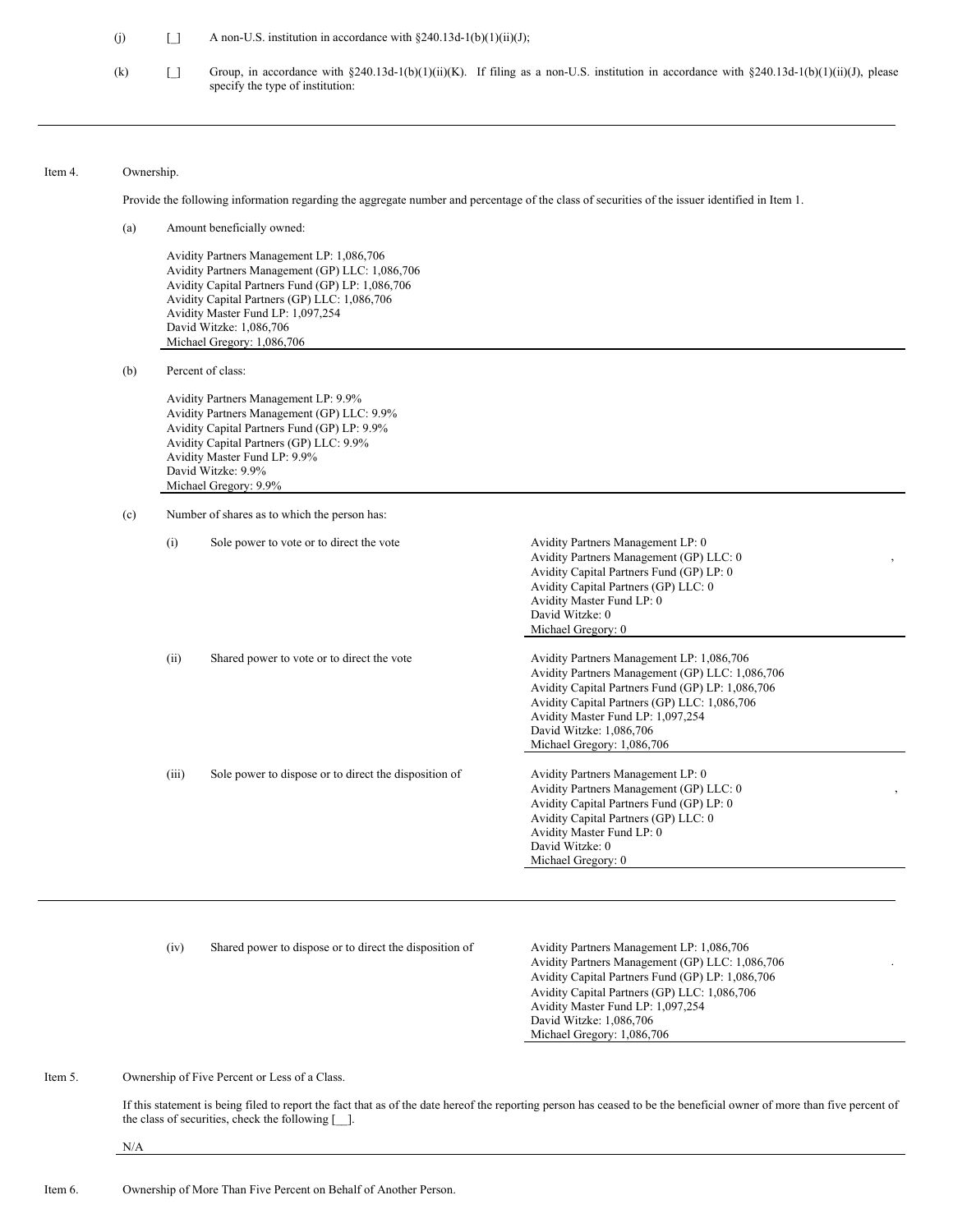If any other person is known to have the right to receive or the power to direct the receipt of dividends from, or the proceeds from the sale of, such securities, a statement to that effect should be included in response to this item and, if such interest relates to more than 5 percent of the class, such person should be identified. A listing of the shareholders of an investment company registered under the Investment Company Act of 1940 or the beneficiaries of employee benefit plan, pension fund or endowment fund is not required.

N/A Item 7. Identification and Classification of the Subsidiary Which Acquired the Security Being Reported on by the Parent Holding Company or Control Person. If a parent holding company or control person has filed this schedule, pursuant to Rule  $13d-1(b)(1)(ii)(G)$ , so indicate under Item 3(g) and attach an exhibit stating the identity and the Item 3 classification of the relevant subsidiary. If a parent holding company or control person has filed this schedule pursuant to Rule 13d-1(c) or Rule 13d-1(d), attach an exhibit stating the identification of the relevant subsidiary. N/A Item 8. Identification and Classification of Members of the Group. If a group has filed this schedule pursuant to  $\S240.13d-1(b)(1)(ii)(J)$ , so indicate under Item 3(j) and attach an exhibit stating the identity and Item 3 classification of each member of the group. If a group has filed this schedule pursuant to Rule 13d-1(c) or Rule 13d-1(d), attach an exhibit stating the identity of each member of the group. N/A Item 9. Notice of Dissolution of Group. Notice of dissolution of a group may be furnished as an exhibit stating the date of the dissolution and that all further filings with respect to transactions in the security reported on will be filed, if required, by members of the group, in their individual capacity. See Item 5. N/A Item 10. Certification. By signing below I certify that, to the best of my knowledge and belief, the securities referred to above acquired and are held in the ordinary course of business and were not acquired and are not held for the purpose of or with the effect of changing or influencing the control of the issuer of the securities and were not acquired and are not held in connection with or as a participant in any transaction having that purpose or effect, other than activities solely in connection with a nomination under § 240.14a-11.

#### SIGNATURE

After reasonable inquiry and to the best of my knowledge and belief, the undersigned certify that the information set forth in this statement is true, complete and correct.

| (Date)                                                |
|-------------------------------------------------------|
| David Witzke                                          |
| <b>Avidity Partners Management LP</b>                 |
| Avidity Partners Management (GP) LLC                  |
| Avidity Capital Partners Fund (GP) LP                 |
| Avidity Capital Partners (GP) LLC                     |
| <b>Avidity Master Fund LP</b>                         |
| By: /s/ David Witzke                                  |
| David Witzke, for himself and as Managing Member of   |
| Avidity Partners Management (GP) LLC (for itself and  |
| as general partner of Avidity Partners Management LP) |
| and Avidity Capital Partners (GP) LLC (for itself and |
| as general partner of Avidity Capital Partners Fund   |
| (GP) LP (for itself and as general partner of Avidity |
| Master Fund LP))                                      |
| Michael Gregory                                       |
| <b>Avidity Partners Management LP</b>                 |
| Avidity Partners Management (GP) LLC                  |
| Avidity Capital Partners Fund (GP) LP                 |
| Avidity Capital Partners (GP) LLC                     |
| <b>Avidity Master Fund LP</b>                         |
|                                                       |